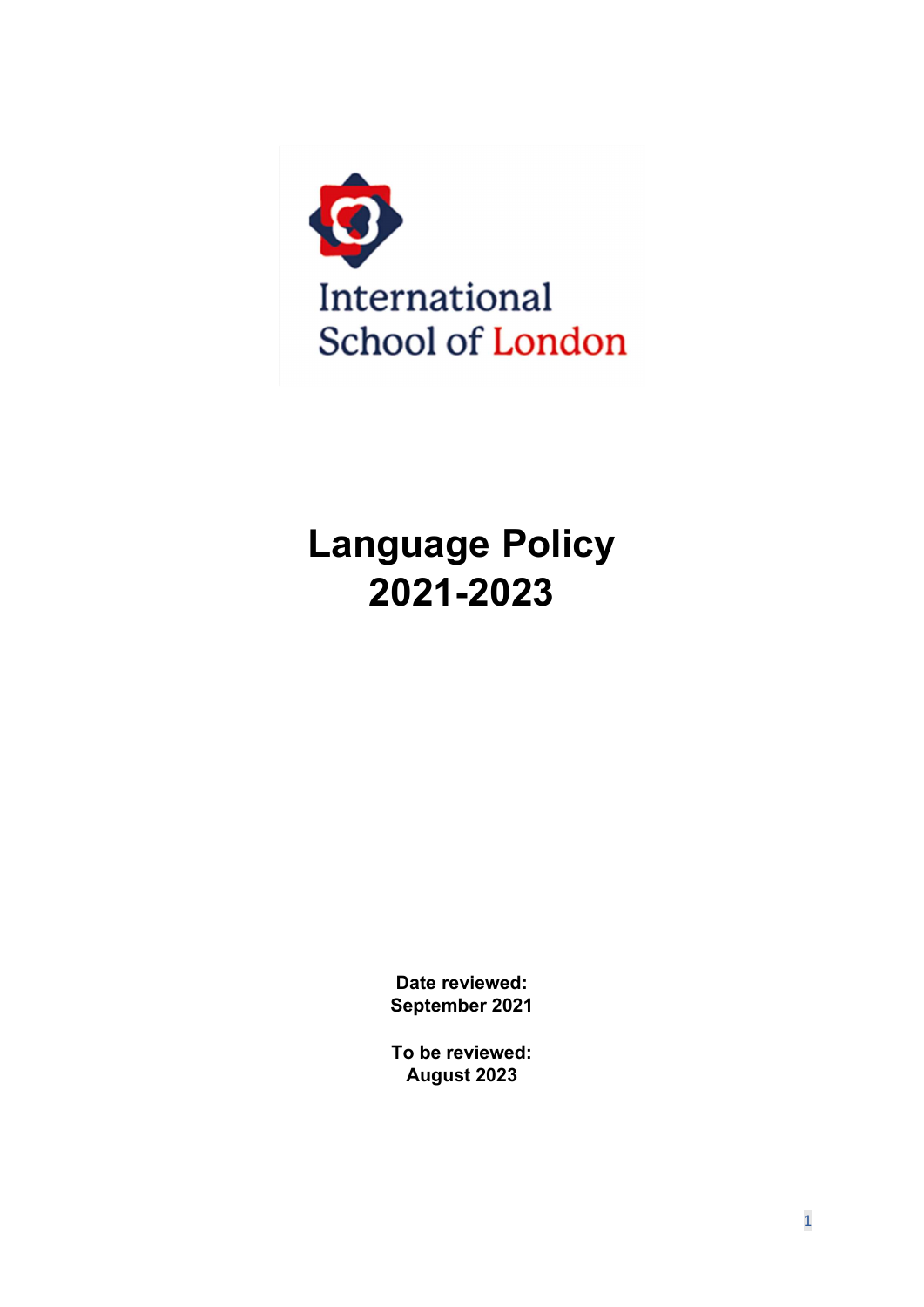Policy: Language Policy written by: Head of Multilingualism Version Number: 2 Applicable to: Whole school Approved on: September 2021 Review Cycle: 2-year Date of Next Review: August 2023 Related Policies: Teaching and Learning, Inclusion and Admissions, Assessment, Reporting, Departmental Agreements, Inclusion and Admissions Compliance matrix: IBO, CIS, OFTSED (See Appendix 1)

#### ISL Mission Statement

Since 1972, we have established a welcoming and inclusive community. Our diverse cultures and languages drive all our learning experiences.

We nurture creativity and curiosity to stimulate deep thinking. We foster insight, compassion and resilience to enable us to play a meaningful part in a changing world.

### ISL Vision Statement

We celebrate our stories, our worth and our purpose to make a difference in a shared world.

At the International School of London, we believe in:

- Empowering students to maximise their learning opportunities and to fulfil their potential.
- Actively integrating cultural diversity in the curriculum.
- Creating inclusive, vibrant and innovative learning communities.
- Offering a diverse and extensive international programme that supports personal, social and professional growth.

## Index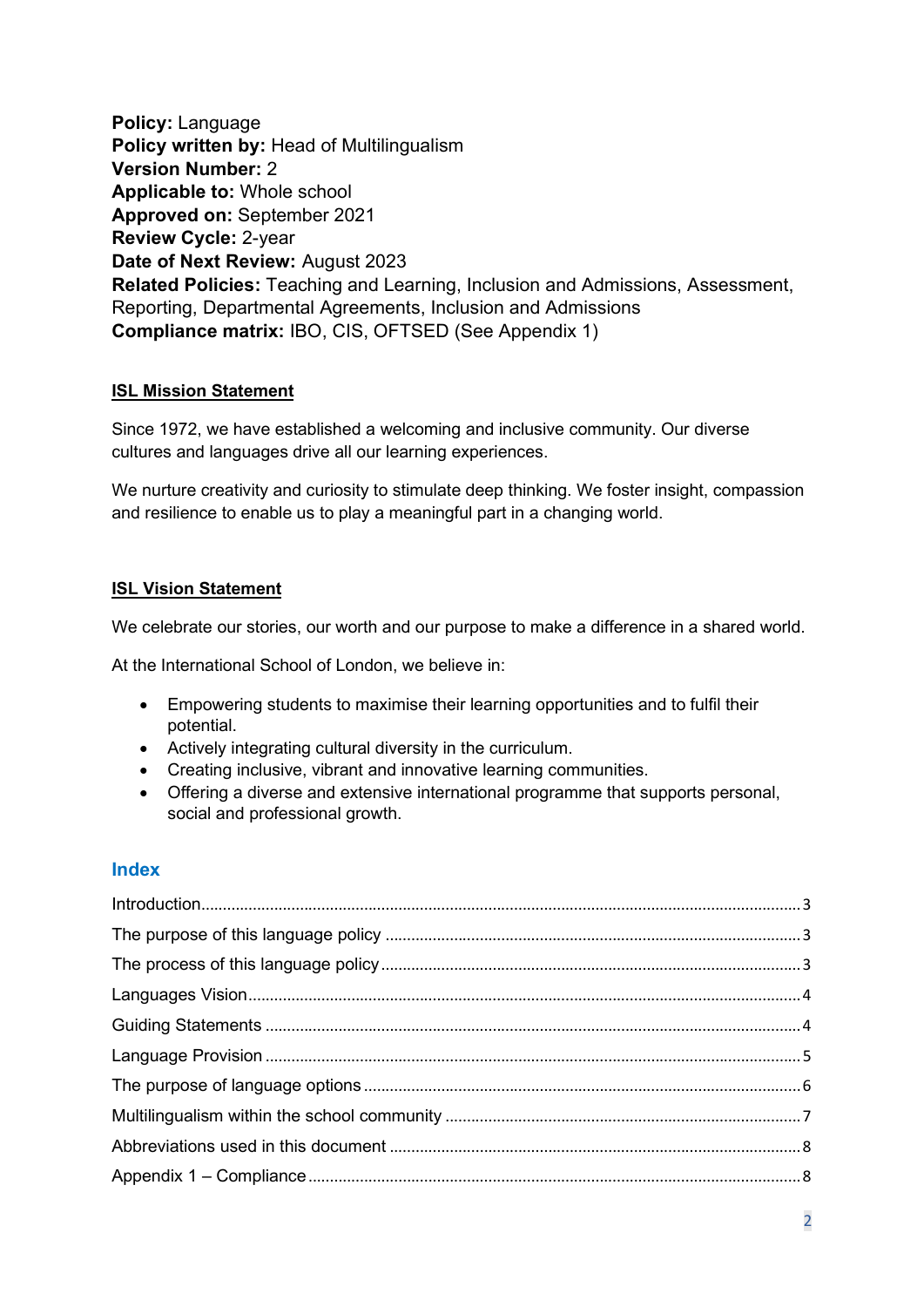#### **Introduction**

ISL London, located in the West of London, is part of a multicultural and multilingual city, which offers broad opportunities for the school community. Students at ISL London bring a range of linguistic and cultural resources to the school, from both personal and educational experiences. Languages are woven into the fabric of the school, evidenced in the offering of a language programme, currently catering for 23 languages, a choice of language acquisition courses and a well-resourced ELL programme. Staff are experienced at working with multilingual students. The advent of the opening of ISL Qatar in 2008 presents opportunities for the utilisation of shared resources across departments. The population of the school is relatively transient compared to many UK national schools and the language programmes of the school enables students to transition smoothly into and out of the school.

### The purpose of this language policy

The purpose of this language policy is to ensure a common understanding within the whole school community, teaching and support staff, students and their families, with regards to language philosophy and provision.

## The process of this language policy

The policy is updated every two years to ensure alignment with current research as well as compliance with ISL's accrediting/inspection bodies and is reviewed by a committee made up of language leaders, teachers and members of the senior leadership team (SLT).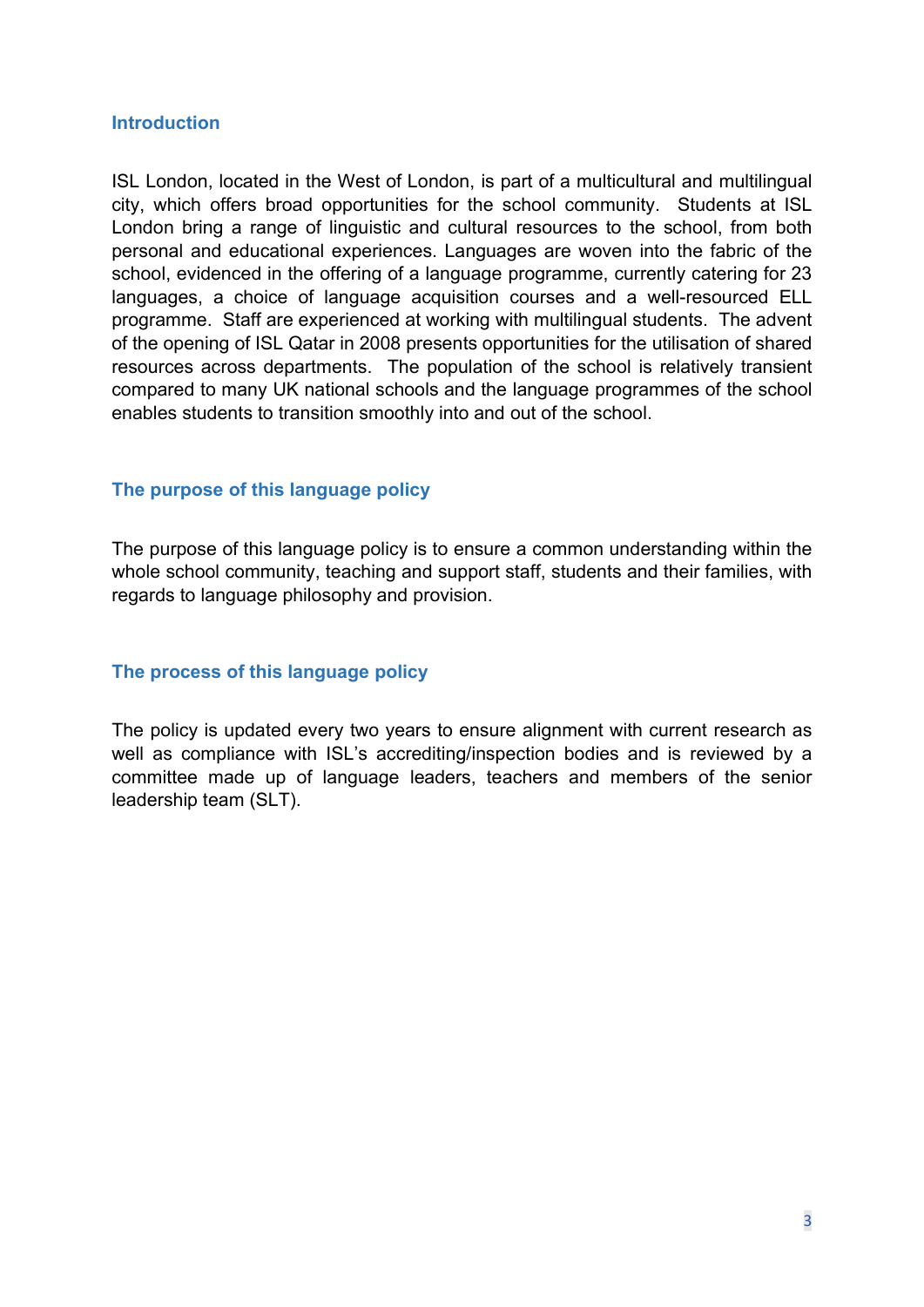# Languages Vision

We understand that languages and identity are dynamic.

We agree that an understanding of language development and identity are central to all teaching and learning.

We are flexible as a school and support student agency

We believe in fostering multilingual inquiry and building student confidence in their multi-faceted selves

# Guiding Statements

All languages and language varieties are equally valued and worthy of respect

Languages are a resource

Languages play a central role in the construction of our identities

All teachers are language teachers

English is the working language of the school

## Consequently:

- All students are learners of academic language
- All students will be enabled to have access to the working language of the school such that they can engage with the full curriculum and the full school community
- The school will seek to offer tuition in the languages of all students and these classes will be incorporated into the mainstream schedule of the school
- All students will study at least two languages as part of the school's normal schedule of classes
- Teachers both in their classroom practice and as members of the school community - will display sensitivity to and understanding of students, parents and colleagues who require provision in accessing the working language of the school and will inform their practice to enable such access
- Teachers will endeavour to leverage the available linguistic diversity to enable students to make progress, as well as using this as a means to actively integrate diversity and multiple viewpoints in the curriculum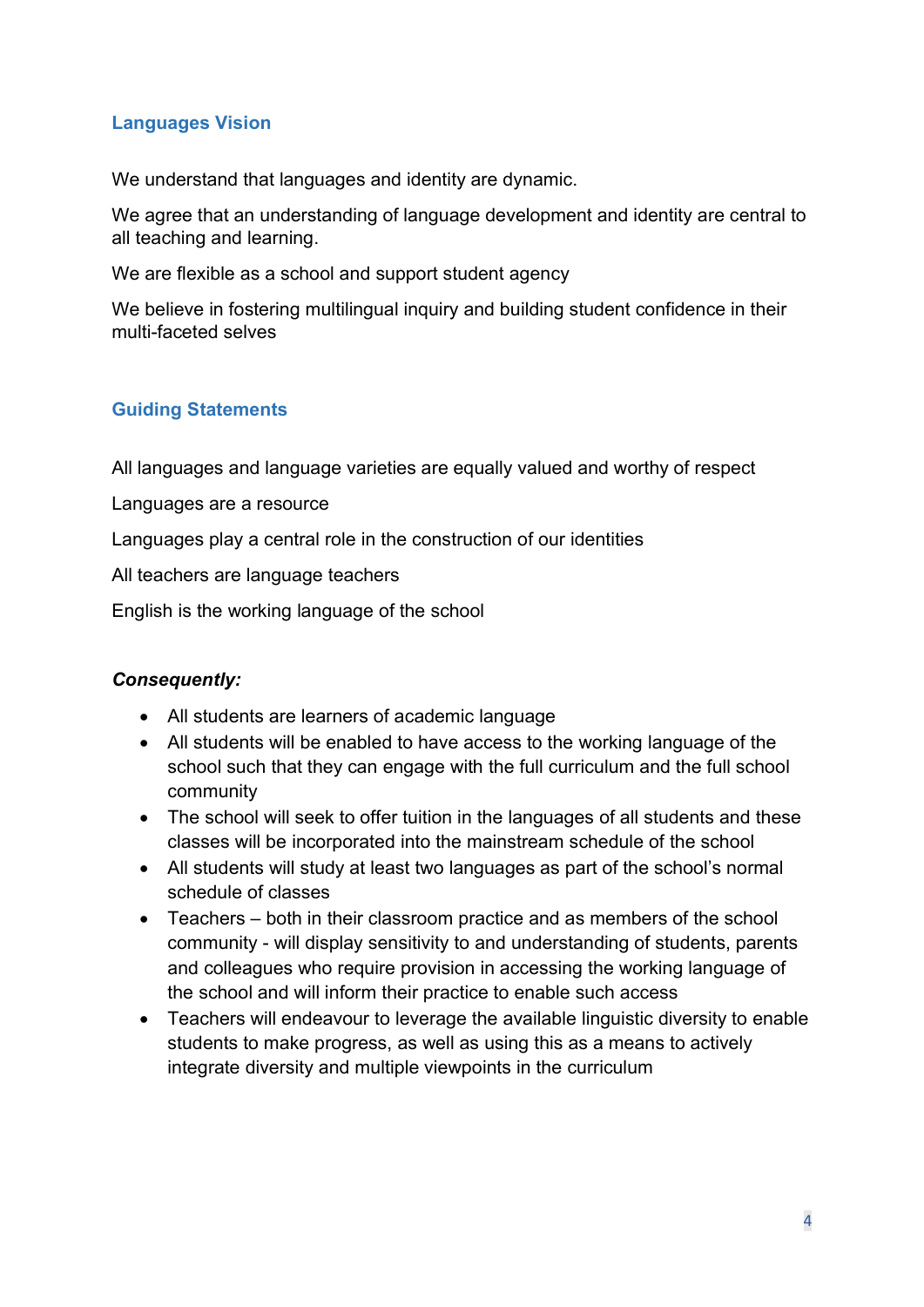# Language Provision

|              | Language block 1                                                                          | Language block 2                                                                                                                                      | Language block 3                                                                                                                                        |
|--------------|-------------------------------------------------------------------------------------------|-------------------------------------------------------------------------------------------------------------------------------------------------------|---------------------------------------------------------------------------------------------------------------------------------------------------------|
|              | Vertical grouping: EC, K-G2, G3-5,<br>G6-8, G9-10                                         |                                                                                                                                                       | Vertical grouping: G6-8, G9-10                                                                                                                          |
| <b>PYP</b>   | Mother Tongue/Home<br>Language*<br><b>OR</b><br>Language Acquisition -<br>French, Spanish | <b>English Literacy</b><br><b>AND</b><br>$(ELL)$ **                                                                                                   |                                                                                                                                                         |
| <b>MYP</b>   | Language & Literature*<br><b>OR</b><br>Communications                                     | English Language &<br>Literature<br><b>OR</b><br><b>English Acquisition</b>                                                                           | Language Acquisition<br>(French, Spanish,<br>Mandarin)<br><b>OR</b><br><b>Additional English</b><br><b>OR</b><br>Language & Literature*<br>(additional) |
| <b>DP***</b> | Studies in Language &<br>Literature*                                                      | Studies in Language &<br>Literature*<br><b>OR</b><br>Language Acquisition - B<br>or ab initio<br>(Spanish, Mandarin,<br>French, English OR<br>other*) | (An additional Language<br>Acquisition)                                                                                                                 |

Notes:

(brackets) indicate optional, additional choices

\* Available in any language offered by the IBO, and in which a teacher can be sourced. Depending on class size (less than 5 students in the teaching group), this might incur an additional cost. \*\* ELL in primary may involve co-teaching in the class, 'pull out' sessions, or a combination thereof \*\*\*English must be taken as either Language & Literature or Acquisition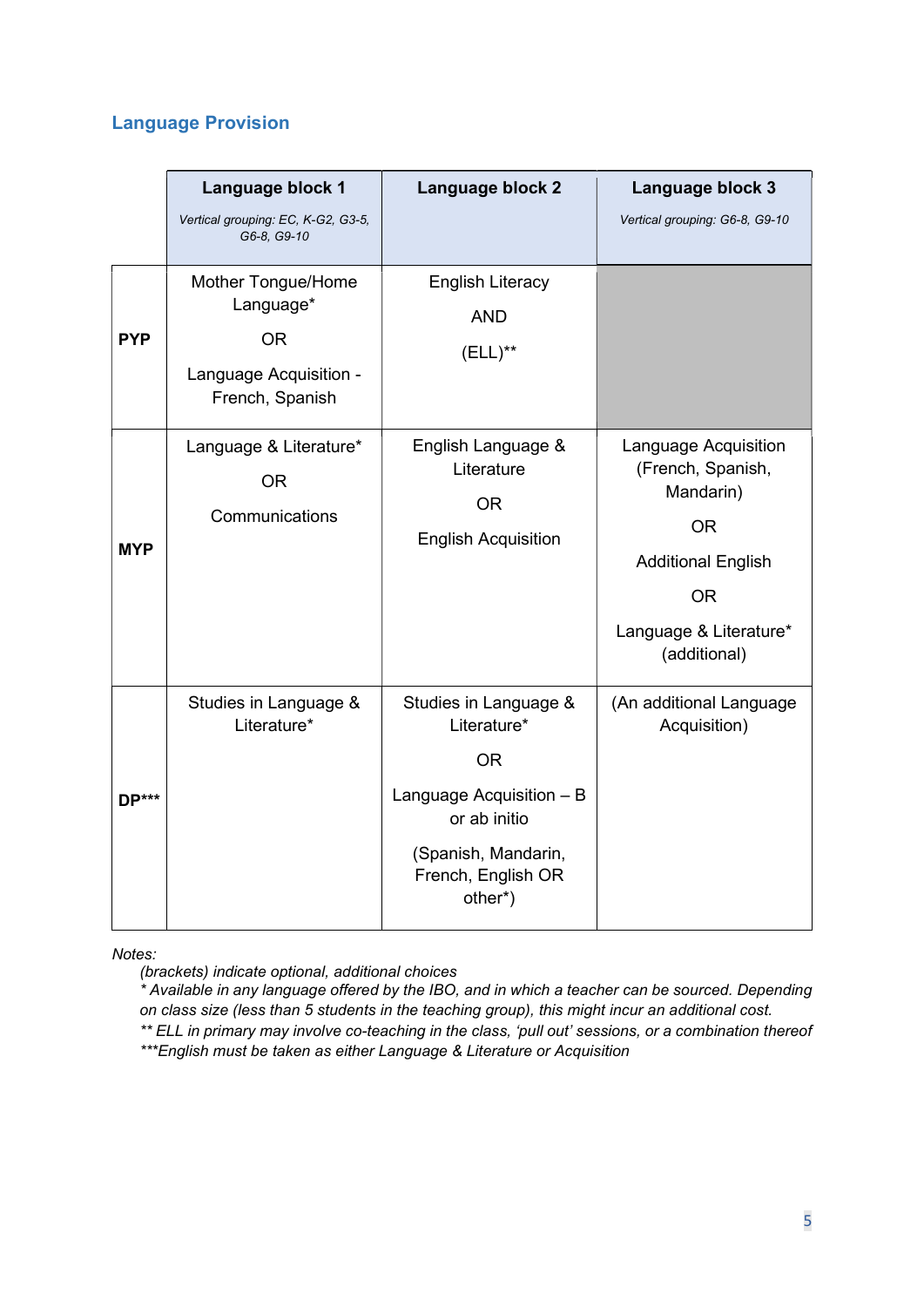# The purpose of language options

## The purpose of Studies in Language & Literature / Literacy / Home Language / Mother Tongue (including English Language & Literature) is to enable students to

- develop literacy and the art of language, laying the foundations for academic language (CALP) and learning through language
- learn about language and develop the skills of analysis and evaluation
- develop and extend their strongest language(s)
- develop an appreciation of diverse viewpoints through collaboration within the school as a learning community
- affirm personal ethnolinguistic identity

The purpose of English Acquisition / English B is to enable students to

- learn language so as to communicate and express their ideas in English (BICS)
- learn through language and develop skills of knowledge building, in order to lay the foundations for academic language (CALP)
- use existing skills of analysis and evaluation from their other languages to scaffold language learning, in particular when reading literature

## The purpose of **ELL co-teaching** is to

- ensure that all teachers activate prior understanding, build background knowledge, and scaffold learning
- ensure that all students are extending their language
- ensure that all students are able to demonstrate/communicate their knowledge and skills
- encourage students to use their entire linguistic repertoire in their learning
- enable all students to experience learning in the mainstream classroom

## The purpose of PYP 'pull out' ELL / MYP 'Additional English' / DP Academic English classes is to enable students to

- design their own learning path
- explicitly learn about and practise AtL skills
- practise the language skills they want to develop
- be exposed to the language they will need in order to access learning in other subjects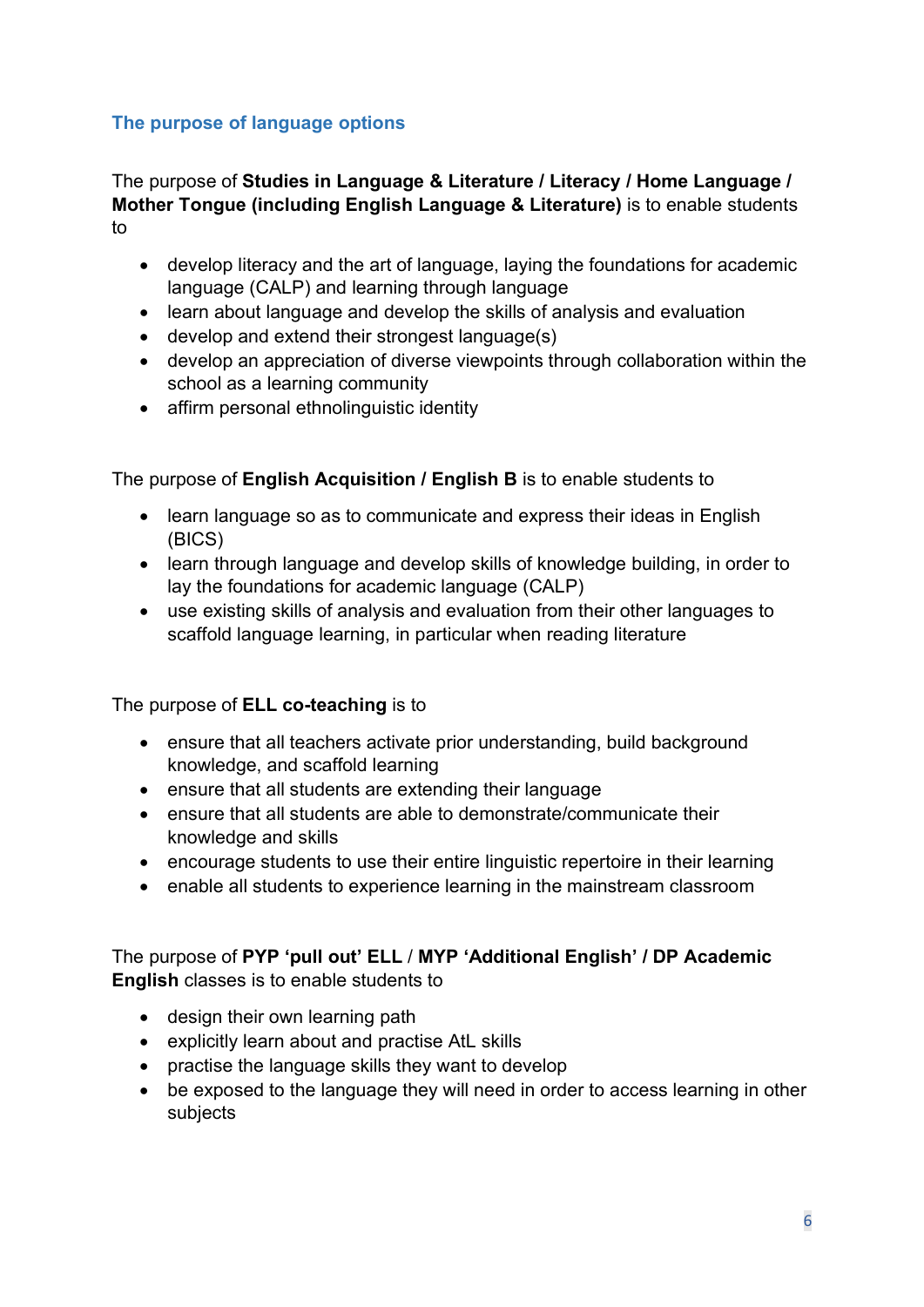The purpose of Language Acquisition / Language B / ab initio is to enable students to

- learn a new language by focussing on discrete skills, with a balance of focuson-form and a focus-on-meaning
- be curious about new language structures and view new language structures as puzzles to decipher
- have opportunities to draw on their existing language repertoires
- engage in authentic communicative experiences

## Multilingualism within the school community

## Parents as language partners

Parents are recognised as 'language partners', essential in the development of the languages spoken within the home, as well as in supporting the well-being of a student's acquisition of a new language. Parents who create a home environment where literacy is valued, as well as opportunities for their children to develop their personal identities, enable the school to build on this solid foundation. The languages programme endeavours to provide a bridge between home, school and the host country, the UK.

## Language in informal settings

The school has no stated policy on which language(s) should be used in informal settings, such as in the playground between students or in staff rooms between staff members. This is a deliberate choice which reflects our view that all languages are worthy of equal respect and also allows transition to take place more successfully. On the very rare occasions that language appears to be used to exclude or isolate, then we will employ counselling and advisory procedures to resolve the situation.

## Linguistic landscape of the school

ISL endeavours to reflect the multilingual nature of the school in the visual, auditory and digital landscape of the school, by displaying, for example, multilingual student work as well as signage in shared areas in the school and on digital media. ISL's multilingual teaching faculty encourages and supports the acquisition of languages within the community, as well as the faculty, themselves, being encouraged to do so for academic, professional and personal purposes.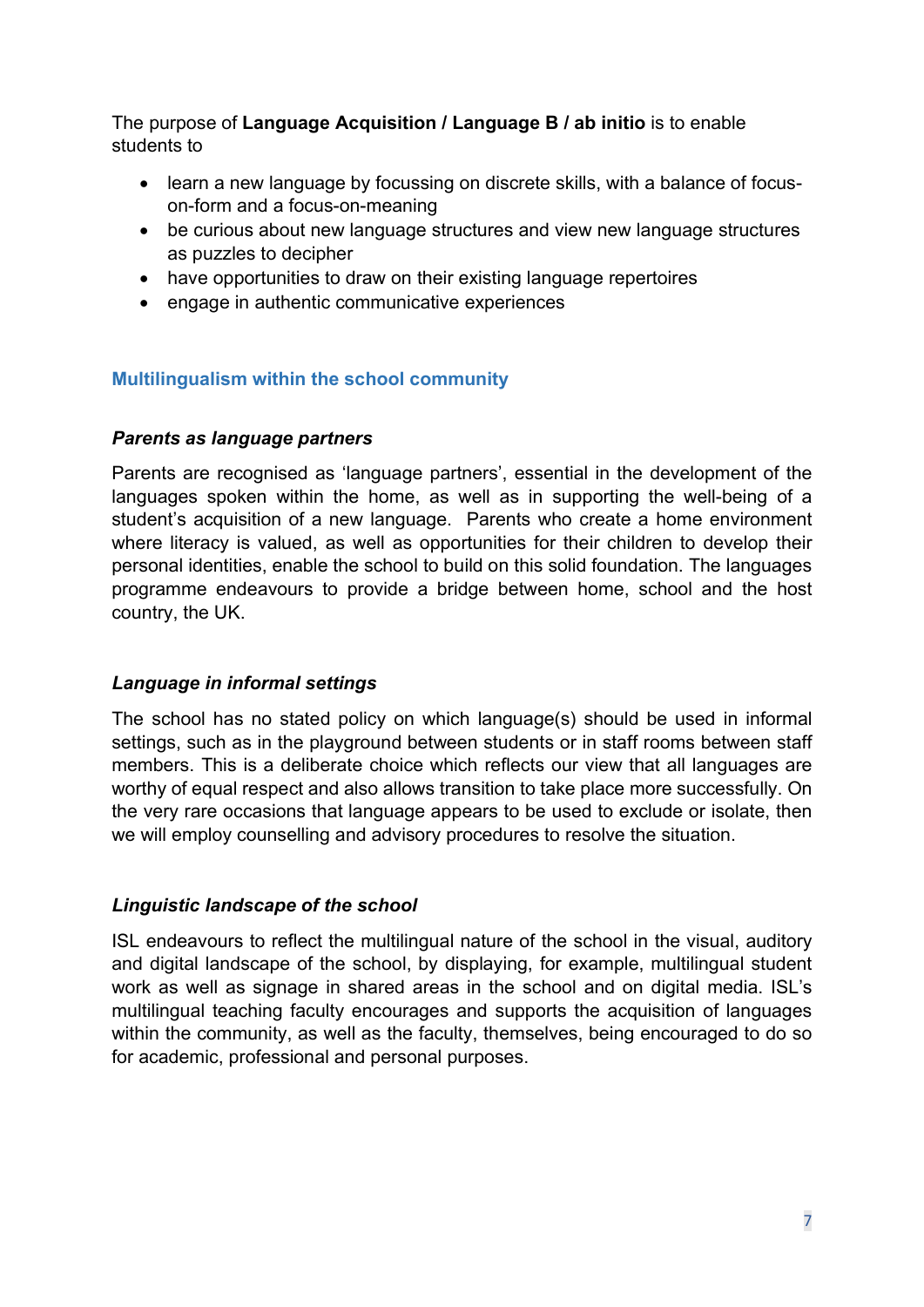## Abbreviations used in this document

- AtL Approaches to Learning
- BICS Basic Interpersonal Communication Skill
- CALP Cognitive Academic Language Proficiency
- CIS Council of International Schools
- ELL English Language Learning
- IBO International Baccalaureate Organization
- Ofsted Office for Standards in Education

### Appendix 1 – Compliance

## This policy complies, amongst others, with the IBO Standards and Practices (updated April 2020) below:

#### Standard: Culture through policy implementation (0301)

Culture 4: The school implements, communicates and regularly reviews a language policy that helps to foster intercultural understanding through communicating in a variety of ways in more than one language

#### Standard: Students as lifelong learners (0402)

Lifelong learners 7: Students pursue opportunities to explore and develop their personal and cultural identities.

#### Standard: Approaches to teaching (0403)

Approaches to teaching 5: Teachers remove barriers to learning to enable every student to develop, pursue and achieve challenging personal learning goals.

#### This policy complies with, amongst others, the CIS standards below:

#### Domain A: Purpose and Direction

A3 The Guiding Statements endorse the school's commitment to developing intercultural learning.

A4 The school is committed to the values inherent in the UN Convention on the Rights of the Child (1990).

#### Domain C: The Curriculum

C3 The curriculum promotes the development of global citizenship and intercultural learning.